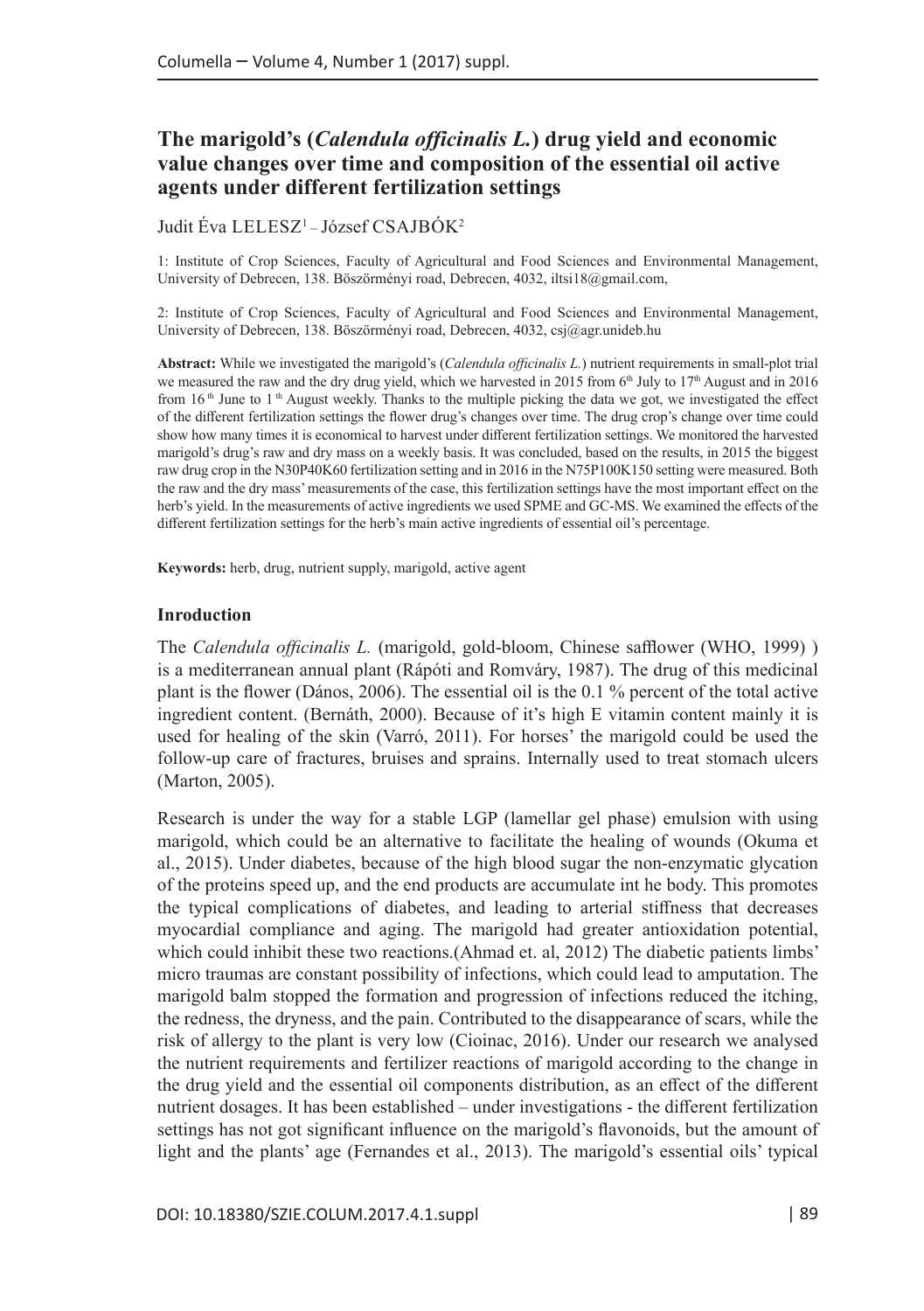agents – which we investigated - are the terpenes. They have got antifungal antibacterial and antiviral effects (Banai, 2005).

### **Materials and methods**

Our experiment took place in the experiment site of the University of Debrecen, Institute of Crop Sciences. The experimental place's soil is chernozem. In the previous year, before our research could be planned, the regular annual nutrient dosages were spread on the land. The nutrient supply necessarily affected the yield. Plot size was  $8 \text{ m}^2$  and plots were arranged in 4 replicates in randomized blocks, with 6 different fertilizer treatment levels, in 4 rows with 40 cm row space. In 2015 and 2016, sowing took place on the spot on  $7<sup>th</sup>$ April and on 4<sup>th</sup> April, in 1 cm depth. The fertilizer doses:

- N0P0K0 (Control)
- N15P20K30
- N30P40K60
- N45P60K90
- N60P80K120
- N75P100K150

 $O_5\%$ , K<sub>2</sub>O%

The rainfall on the experimental area in 2015 from  $1<sup>st</sup>$  January to 30<sup>th</sup> September was considerably less (286.2 mm) than the 30 year average (445.8 mm). From January till the end of September the average temperature of each month were higher than the 30 year average, except April. in 2016 the rainfall from 1<sup>st</sup> January to 31<sup>th</sup> August was considerably more (574.9 mm) than the 30 year average. From the 1<sup>st</sup> January to  $31<sup>th</sup>$  August in 2016, the measured monthly mean temperature was higher than the 30 year average. We measured the drug yield which, in this case, was the quantity of the raw and the dry drug. Gathering was done 6 times manually between  $6<sup>th</sup>$  July and  $18<sup>th</sup>$  August 2015 and 7 times in 2016 between 16  $<sup>th</sup>$  June and 1<sup>th</sup> August. Analysis of the essential oil components was carried out by applying</sup> solid phase microextraction (SPME), then gas chromatograph-mass spectrometer (GC-MS). We used HP (Hewlett-Packard) 5890 Series II type gas chromatograph and 5971A type mass spectrometer. Components were identified by applying mass spectrums and Nist98 and Wiley databases. Active agents of the samples taken from each plot were analysed. During processing of the gained data, variance analysis and Pearson's correlation analysis were applied by using MS Excel 2010 and IBM SPSS 22.0 programmes.



*Figure 1.The connection between the marigold raw drug yield and the average temperature in 2015 (Debrecen, 2015)*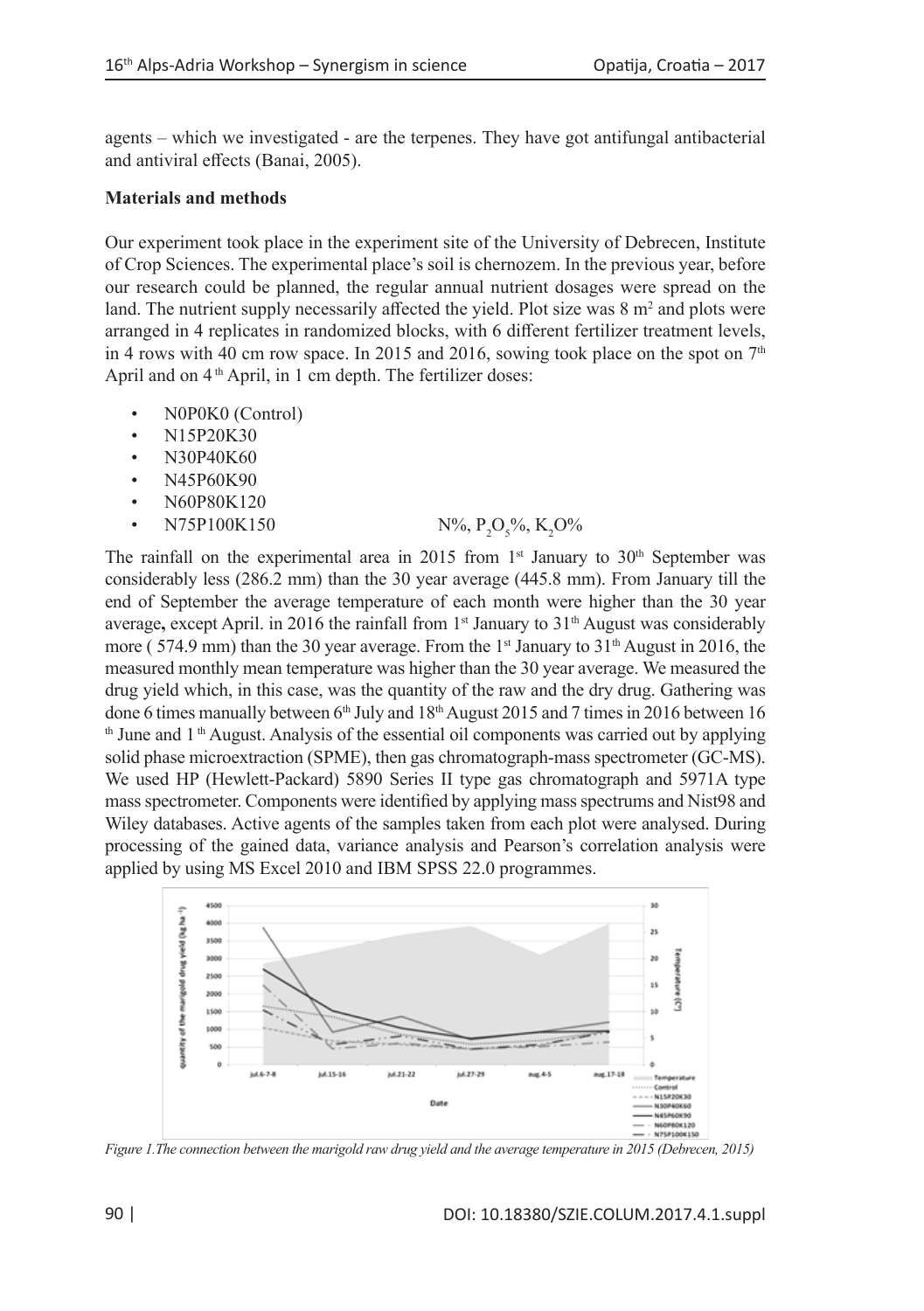### **Results and discussion**

*Figure 1.* shows the relationship between the marigold raw drug yield and the average temperature in 2015. Considering the quantity of the raw drug yield, the plots with N30P40K60 had the most favourable nutrient setting, followed by the results of the plots with N45P60K90, then that of the control groups. During the harvest all of the plots' yield decreased. Between 21<sup>th</sup> and 22<sup>th</sup> July and between 17<sup>th</sup> and 18<sup>th</sup> August we measured a weak growth which was the biggest in N30P40K60 fertilizer treatment. The temperature



*Figure 2.The connection between the marigold drug yield and the percipitation in 2015 (Debrecen, 2015)*

except in  $4<sup>th</sup>$  and  $5<sup>th</sup>$  August grown. We investigated the relationship between the raw drug yield and the temperature with Pearson's correlation test. We measured that, there is a negative medium connection between them  $(r= -0.34, P=1\%)$ .



*Figure 3.The connection between the marigold drug yield and the average temperature in 2016 (Debrecen, 2016)*

*Figure 2.* shows the relationship between the marigold raw drug yield and the percipitation in 2015. From the first harvest ( $6<sup>th</sup> - 7<sup>th</sup> - 8<sup>th</sup>$  July) the percipitation approximately doubled. Then the rainfall start to decrease and scheduled for 27th July loss. We measured only a very weak not significant correlation between the the raw drug yield and the precipitation ( $r=0.106$ ).

*Figure 3.* shows the relationship between the marigold raw drug yield and the average temperature in 2016. In 2016 the N75P100K150, the N60P80K120 and the 15P20K30 fertilization setting has the biggest effect to the raw drug yield, and the N45P60K90 setting has the weakest effect on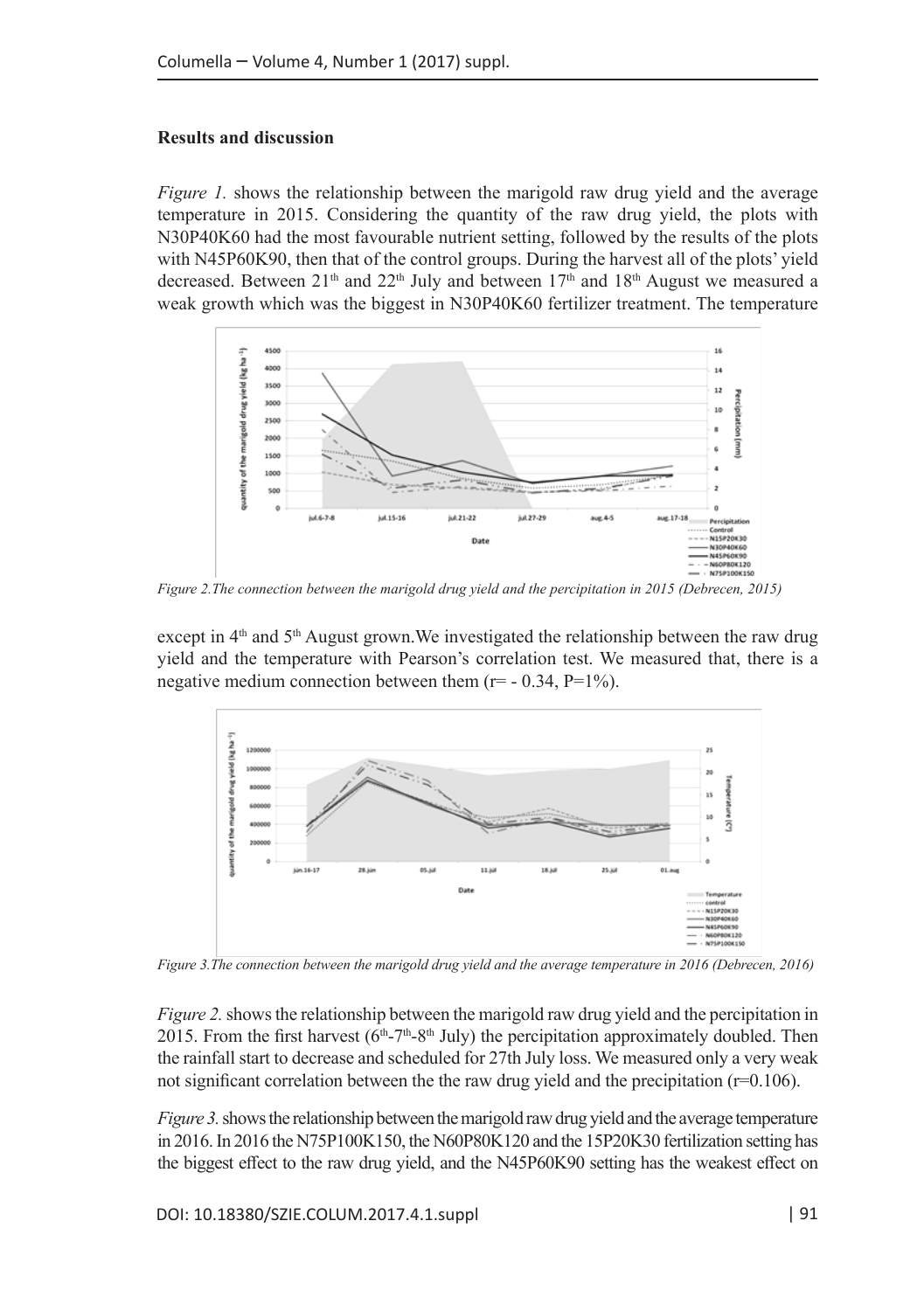

the full raw yield. During the harvest the plots' yield firstly increased. We measured the highest yiel in the harvest of 28th June. Then the quantity of the yield start to decrease. There were a slight increase again on  $18<sup>th</sup>$  July, but the yield reduction then continued. Until  $11<sup>th</sup>$  July the N60P80K120 and the N75P100K150 settings' yields reduced least.We found a positive medium correlation ( $r=0.39$ ,  $P=1\%$ ) between the raw drug yield and the temperature. *Figure 4.The connection between the marigold drug yield and the percipitation in 2016 (Debrecen, 2016)*

*Figure 4.* shows the relationship between the marigold raw drug yield and the percipitation in 2016. From  $5<sup>th</sup>$  July to  $11<sup>th</sup>$  July there was a minimum in rainfall. After this period, the percipitation increased until  $18<sup>th</sup>$  July. The next minimum int he rainfall was in 25th July and then started a new increase. The Pearson's correlation test showed a very weak, not significant relationship between the raw drug yield and the percipitation  $(r=0.08)$ .

During the joint analysis of the 2015 and 2016 years datas we measured a medium correlation ( $r=0.38$ ,  $P=1\%$ ) between the raw drug yield and the percipitation. There were a negative weak relationship ( $r = -0.18$ ,  $P=1\%$ ) between the marigold raw yield and the average temperature.



*Figure 5* Presence of the Alpha- muurolene in the drug of marigold depending on the nutrient supply (Debrecen, 2015)

During the harvest, the increase of the number of the harvests, the yield was decrease – the experienced relationship between the number of the harvests and the drug yield is negative but not significant ( $r=-0.10$ ). We made a variance analysis between the data of the drug yield and the plots with different fertilizer treatments, but it did not show significant differences.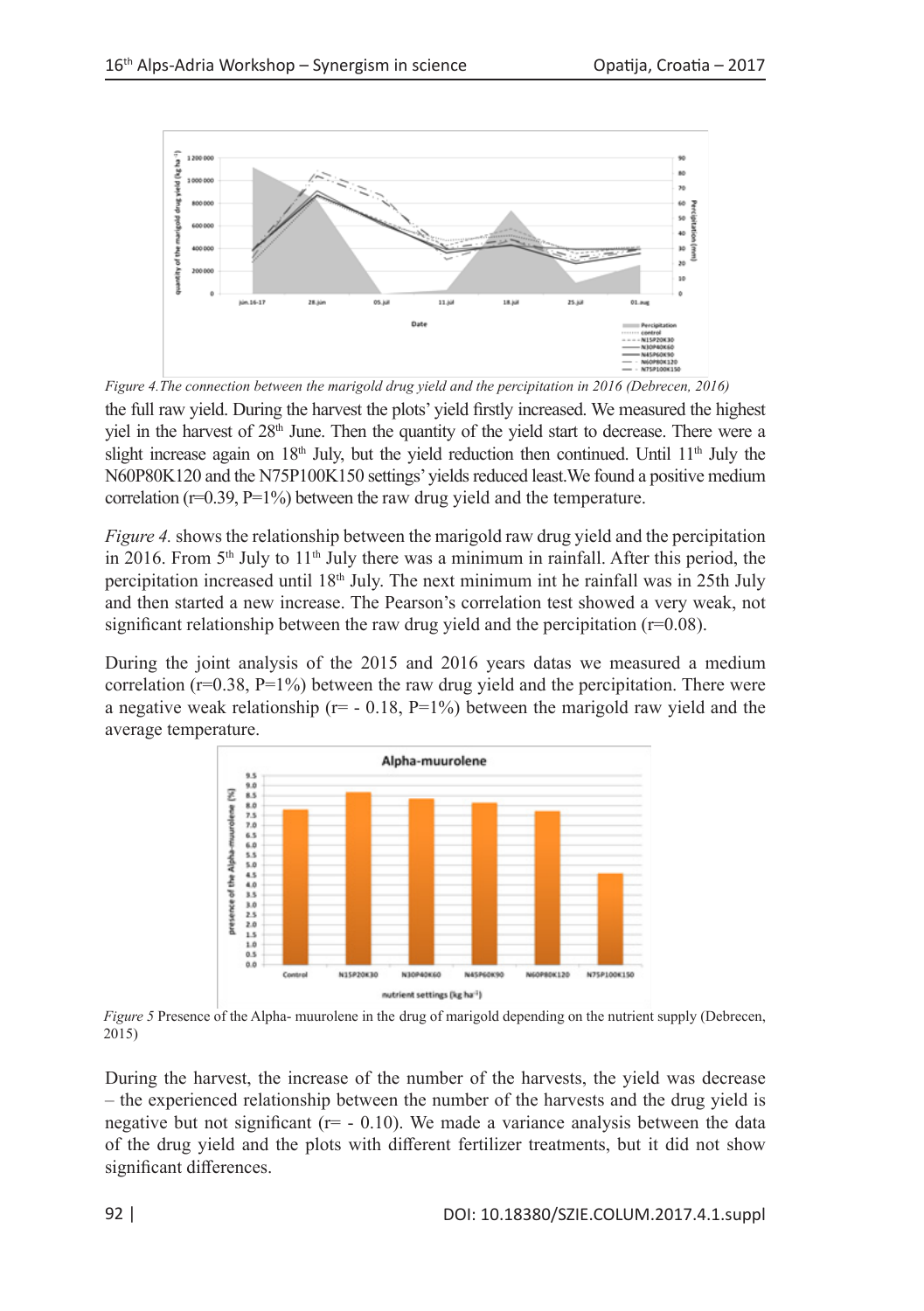We analysed the marigold drug's essential oil active agents percentage presence depending on the increases of the applied nutrient doses. These active agents, which we identified are mostly belong to the group of terpenes. We analysed the presence of the Alpha-muurolene and the Gamma-muurolene.

The highest presence of the Alpha-muurolene what we measured was in the N15P20K30 nutrient setting. It was reported a higher percentage from this agent in the N15P20K30,



*Figure 6* Presence of the Gamma- muurolene in the drug of marigold depending on the nutrient supply (Debrecen, 2015)

N30P40K60 and the N45P60K90 than in the Control group. Hereinafter the presence of the Alpha-muurolene was decreased with the increasing of the applied nutrient doses (*Figure 5.*). We also used the Pearson's correlation test to analyse the relationship between the presence of the essential oil active agents and the increasing nutrient settings. In the case of the Alpha-muurolene we found strong negative, but not significant correlation ( $r=$  - 0,79).

We also measured the highest presence of the Gamma-muurolene in the N15P20K30 nutrient supply. As well a sin the case of the Alpha-muurolene, in the N15P20K30, N30P40K60 and the N45P60K90 were reported higher percentage than in the Control group. Then the following groups have occurred the decrease of the Gamma-muurolene. The correlation test showed a strong medium negative, not significant relationship between the presence of the Gamma-muurolene and the increasing of the nutrient settings ( $r=-0.69$ ).

## **Conclusions**

Based on the correlation analysis in 2015 there were a negative relationship between the raw marigold drug yield and the temperature ( $r = -0.34$ ,  $P=1\%$ ), and a weak positive between the raw marigold drug yield and the percipitation  $(r=0.106)$ . In 2016 there were a positive medium correlation between the raw marigold drug yield and the temperature  $(r=0.39,$  $P=1\%$ ), and a very weak positive between the raw marigold drug yield and the percipitation (r=0.08). Analyzing the two years' datas together we find a negative medium correlation between the raw marigold drug yield and the temperature ( $r=0.38$ ,  $P=1\%$ ), and a weak positive between the raw marigold drug yield and the percipitation ( $r = -0.18$ ,  $P=1\%$ ).

Because of these correlation results, and the variance analysis's not showed significance, in our opinion the changes of the temperature and the rainfall are more effective for the marigold's drug yield than the increasing nutrient settings. This phenomenon can influence